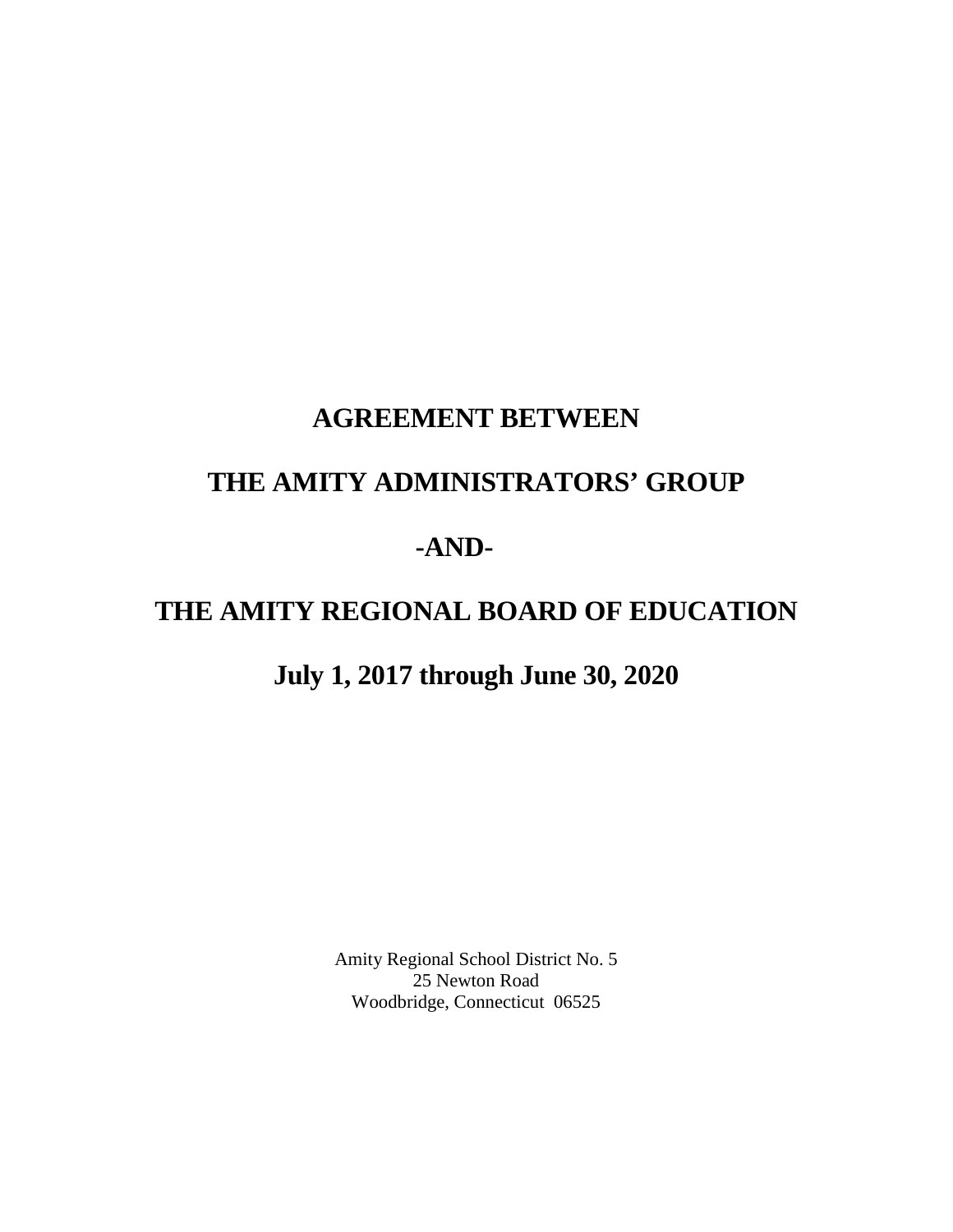## **TABLE OF CONTENTS**

## $Page(s)$

| <b>ARTICLE I</b>    |  |
|---------------------|--|
| <b>ARTICLE II</b>   |  |
| <b>ARTICLE III</b>  |  |
| <b>ARTICLE IV</b>   |  |
| <b>ARTICLE V</b>    |  |
| <b>ARTICLE VI</b>   |  |
| <b>ARTICLE VI</b>   |  |
| <b>ARTICLE VIII</b> |  |
| <b>ARTICLE IX</b>   |  |
| <b>ARTICLE X</b>    |  |
| <b>ARTICLE XI</b>   |  |
| <b>ARTICLE XII</b>  |  |
| <b>ARTICLE XIII</b> |  |
| <b>ARTICLE XIV</b>  |  |
| <b>ARTICLE XV</b>   |  |
| <b>ARTICLE XVI</b>  |  |
|                     |  |
|                     |  |
| <b>APPENDIX A</b>   |  |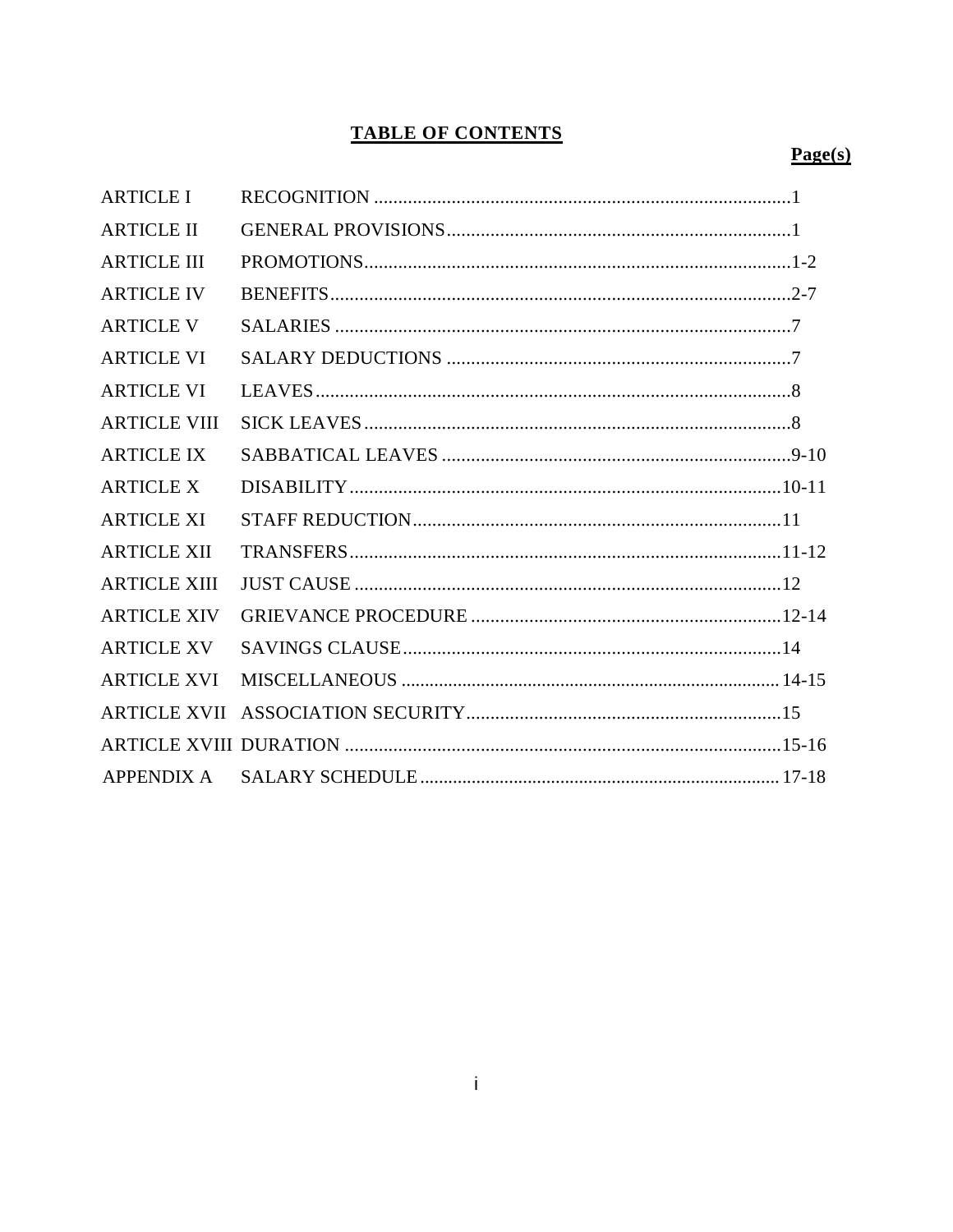#### **ARTICLE I - RECOGNITION**

1.1 The Amity Board of Education (Board) recognizes the Amity Administrators' Group (A.A.G.), for the purpose of professional negotiation, as the exclusive representative of the entire unit, as defined in Section 10-153a through 10-153n of the Connecticut Statutes as amended, of the entire group of certified administrative employees of the Board not excluded by state statute. Unless otherwise indicated, the employees in such unit are hereinafter generally called "administrators" and the A.A.G. is designated as the exclusive representative.

#### **ARTICLE II - GENERAL PROVISIONS**

2.1 It is understood that this Agreement is subject to, and shall operate within the framework of, the statutes of the State of Connecticut.

2.2 It is recognized by both the Board and the A.A.G. that the Board retains and shall continue to retain, whether exercised or not, the sole right, responsibility, and prerogative to direct the operation of the public schools in the District in all its aspects as required by all applicable statutes and regulations. Unless expressly and specifically limited, modified, abridged, or relinquished by a specific provision of this Agreement, and whether exercised or not, the rights, powers, and authority heretofore held by the Board of Education, pursuant to, general or special statute, regulation, or other lawful provision over the complete operation, practices, procedures, and regulations with respect to employees covered by this Agreement shall remain solely and exclusively in the Board, including, but not limited to, the following: to determine the standards of services to be offered by Board employees; to determine the standards of selection for Board employment; to direct its employees and to take disciplinary action against them; to relieve its employees from duty because of lack of work or for other legitimate reasons; to issue rules, policies and regulations, including those affecting working conditions; from time to time, to change those rules, policies and regulations and enforce them; to maintain the efficiency of governmental operations; to determine work schedules; to determine the methods, means and personnel by which the Board's operations are to be conducted; to determine the content of job classifications; to exercise complete control and discretion over its organization and technology of performing its work; and to fulfill all of its legal responsibilities. The exercise of the foregoing rights, power, and authority of the Board also is subject to state and federal laws, including but not limited to Sections 10-151, 10-153f(e), and 10-153e of the Connecticut General Statutes.

#### **ARTICLE III - PROMOTIONS**

3.1 Administrative vacancies that the Board intends to fill may be filled by either internal candidates from the bargaining unit or external candidates.

Accordingly, the parties recognize and agree that the Board and/or Superintendent have the authority to select the candidate deemed most qualified for the position by the Superintendent and Board regardless of whether the candidate is an internal or external candidate.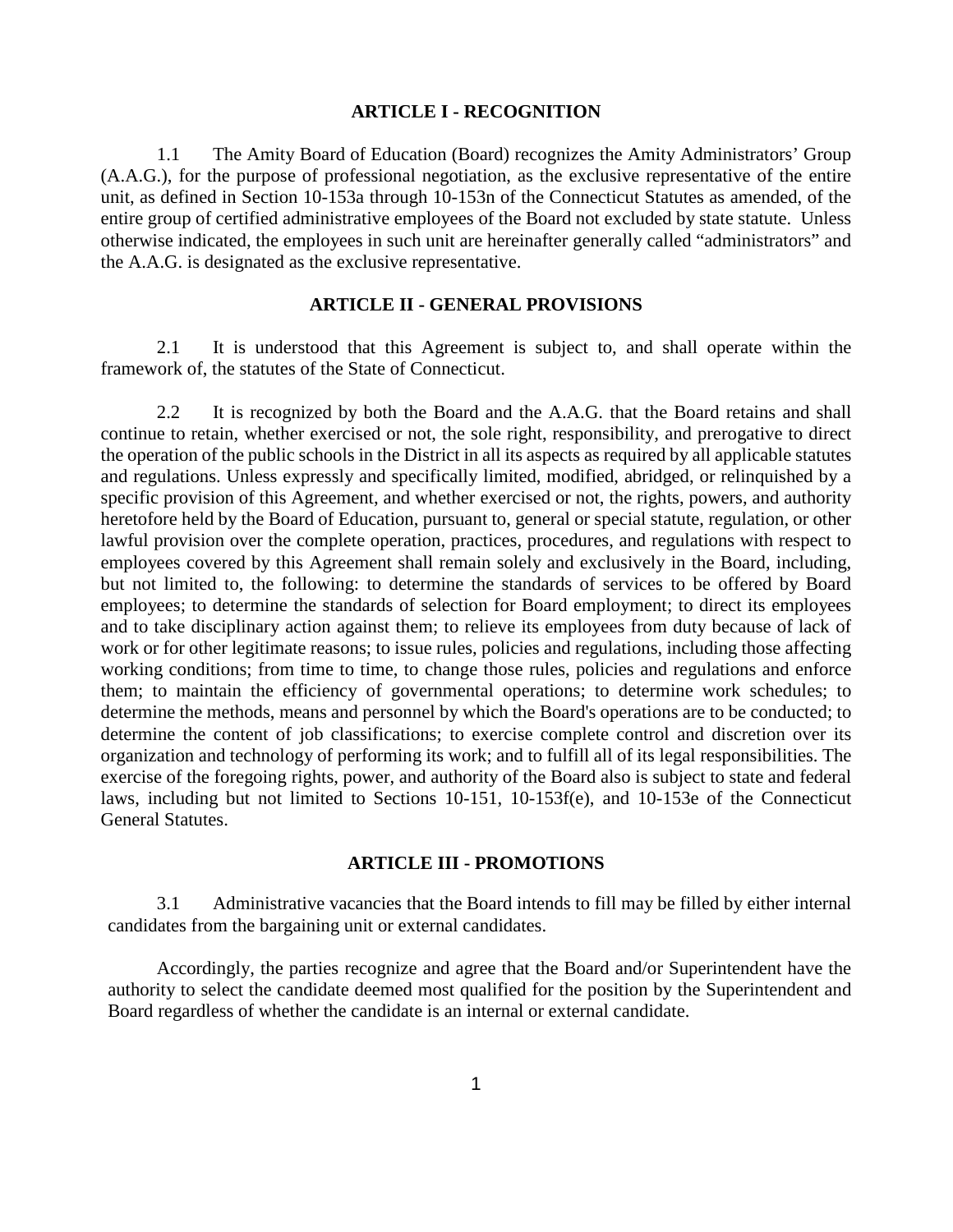When considering internal candidates, the Board and/or Superintendent shall give consideration to the internal candidate's qualifications, performance and service to the district.

#### **ARTICLE IV - BENEFITS**

4.1 The Board and the administrators agree to pay the following percentages of the costs for the following insurance plan**s** for the administrators and their eligible dependents. The eligibility of dependents shall be determined in accordance with all applicable federal and/or state requirements).

The High Deductible Health Plan ("HDHP") described below shall be the insurance plan offered to eligible bargaining unit employees.

An eligible employee in his/her first year of employment with the Board who is scheduled to commence work at the beginning of a school year shall be eligible for the HDHP with a Health Reimbursement Account ("HRA") in lieu of a Health Savings Account ("HSA") through December  $31<sup>st</sup>$  of his/her first year of employment with the Board.

The premium cost and a comparable funding amount for those enrolled in the HRA (to the HSA deposit from the Board) for the HDHP shall be in accordance with Article V, Section 5.3 for the applicable contract year.

Effective January  $1<sup>st</sup>$  of such employee's first year of employment in a bargaining unit position covered by this Agreement, he/she shall be eligible for the HSA. The premium cost and deductible deposits for the HDHP shall be in accordance with Article V, Section 5.3 for the applicable contract year.

The Board agrees to pay the full cost of the life, disability and accidental death and dismemberment coverage described in Sections 4.5, 4.6 and 4.7.

The Board shall have the right to self-insure for any of the insurance benefits described in this Article and/or to change administrators/carriers/plans for any of the insurance benefits, provided that the overall level of benefits, when considered as a whole, remains comparable to the overall level of benefits in effect immediately preceding any such change.

4.2 Through December 31, 2017, the plan design set forth in the collective bargaining agreement between the parties dated July 1, 2014 through June 30, 2017 shall remain in effect.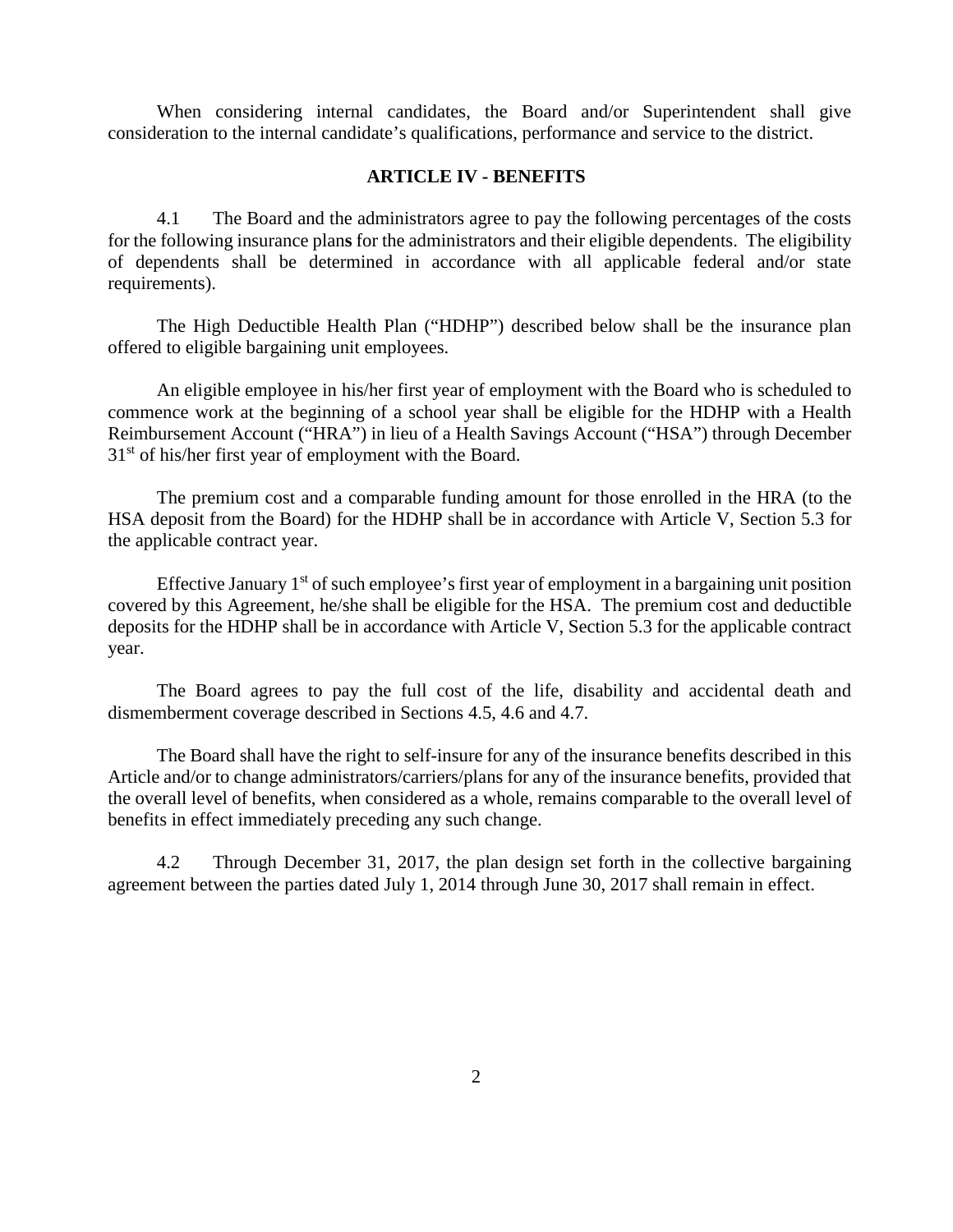|                                                                                                            | In-                                                                                                                                                                                                                                                                                                  | <b>Out-of-Network</b>                                                       |
|------------------------------------------------------------------------------------------------------------|------------------------------------------------------------------------------------------------------------------------------------------------------------------------------------------------------------------------------------------------------------------------------------------------------|-----------------------------------------------------------------------------|
|                                                                                                            | <b>Network</b>                                                                                                                                                                                                                                                                                       |                                                                             |
| <b>Annual Deductible</b><br>(individual/aggregate family)                                                  | \$2,000/\$4,000                                                                                                                                                                                                                                                                                      |                                                                             |
| Co-insurance                                                                                               | 90%/10%<br>after<br>deductible up<br>to the cost<br>share<br>maximum                                                                                                                                                                                                                                 | 70%/30% after<br>deductible up to<br>cost share<br>maximum                  |
| <b>Maximum out of pocket</b><br>(including deductible and<br>coinsurance)<br>(individual/aggregate family) | In-Network \$3,000/\$6,000<br>Out-of-Network \$5,000/\$10,000                                                                                                                                                                                                                                        |                                                                             |
| <b>Lifetime Maximum</b>                                                                                    | Unlimited                                                                                                                                                                                                                                                                                            | Unlimited                                                                   |
| <b>Preventive Services/Screenings</b>                                                                      | Deductible<br>not applicable                                                                                                                                                                                                                                                                         | 30% co-insurance<br>after deductible,<br>subject to co-<br>insurance limits |
| <b>Prescription Drug Coverage</b>                                                                          | MP2 (includes: (a) 30 days retail/90 days<br>mail order; (b) generic substitution; (c)<br>STEP Therapy (for specific classes of<br>medication); and (d) Prior<br>Authorization (for specific classes of<br>medication))<br>Subject to co-insurance of 90%/10% upon<br>satisfaction of the deductible |                                                                             |

Effective January 1, 2018, the Board shall maintain a HDHP containing the following elements:

The Board will fund the following percentages of the applicable HDHP deductible amount during the term of this Agreement:

|                      | <b>Board Contribution Toward</b> |
|----------------------|----------------------------------|
| <b>Contract Year</b> | <b>Deductible</b>                |
| 2017-2018            | 45%                              |
| 2018-2019            | 40%                              |
| 2019-2020            |                                  |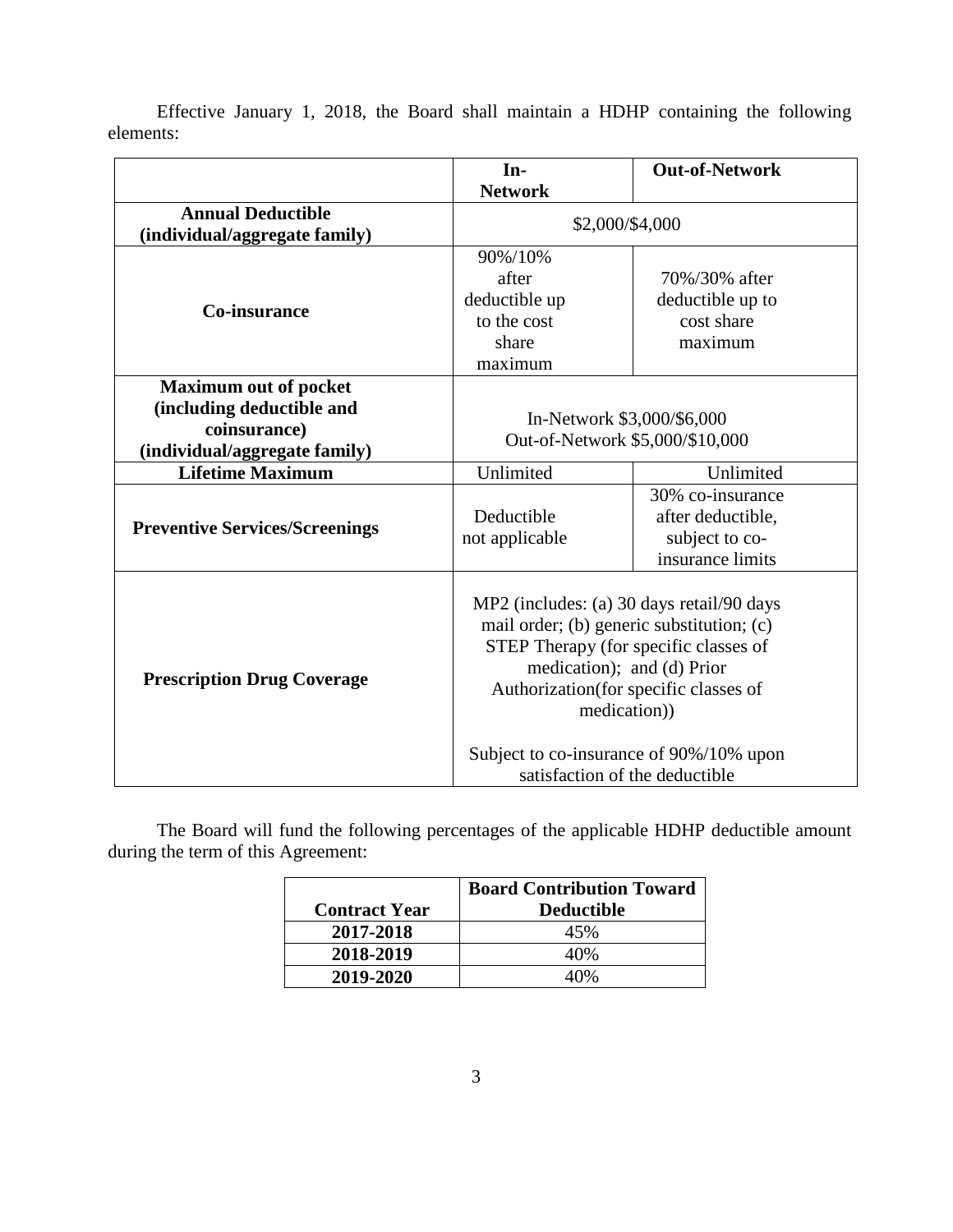The Board's deposit toward the HDHP deductible will be deposited into the eligible employee's HSA (or comparable funding amount for those enrolled in the HRA, if applicable) on or about July  $1<sup>st</sup>$ , October  $1<sup>st</sup>$ , January  $1<sup>st</sup>$  and April  $1<sup>st</sup>$  in each contract year.

The parties acknowledge that the Board's deposit toward the funding of the HDHP plan is not an element of the underlying insurance plan, but rather relates to the manner in which the deductible shall be funded for actively employed administrators. The Board shall have no obligation to fund any portion of the HDHP deductible for retirees or other individuals upon their separation from employment.

For any plan year in which an administrator is enrolled in the HDHP plan for only a portion of the plan year, the Board's deposit toward the funding of the deductible shall be pro-rated on a monthly basis.

The following premium cost sharing provisions shall apply to administrators for the HDHP plan during the term of this Agreement:

| <b>Contract Year</b> | <b>Board Contribution</b> | <b>Employee Contribution</b> |
|----------------------|---------------------------|------------------------------|
| 2017-2018            | 78%                       | 2.1%                         |
| 2018-2019            | 77%                       | 22%                          |
| 2019-2020            | 76%                       | 23%                          |

Commencing during the July 1, 2017 – June 30, 2018 contract year, on an annual basis, in the event that an Administrator on the Board's health insurance plan completes a health risk assessment and biometric screening, his/her premium share for the ensuing contract year shall be reduced by one percent (1%).

Accordingly, by way of example, in the event that the Administrator completes a health risk assessment and biometric screening during the July 1, 2017 through June 30, 2018 contract year, the Administrator will receive a one percent (1%) reduction in his premium share contribution for the July 1, 2018 through June 30, 2019 contract year.

On July  $1<sup>st</sup>$  of the subsequent contract year, the premium share set forth herein shall be in effect for the Administrator. Accordingly, the reduction in the premium share by one percent (1%) shall be based on the then current premium share negotiated by the parties for the contract year in question, as set forth herein.

The information included on the assessment and from the screening will not be provided to the Board. The only information provided by the carrier to the Board is whether the assessment and screening were completed.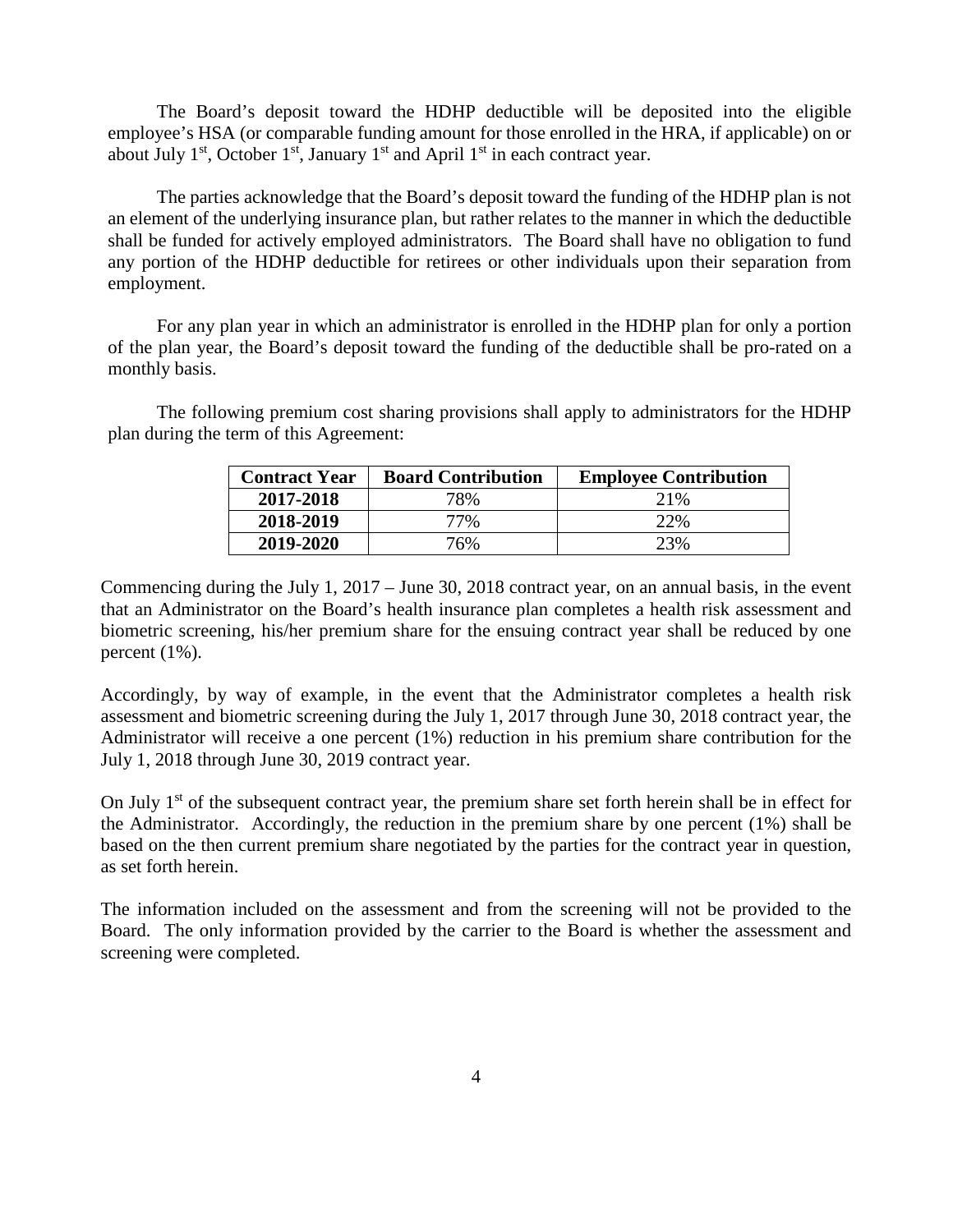The health risk assessment shall be:

- An annual physical (and any tests related to such physical);
- An annual dental examination:
- A vision exam (in accordance with the frequency requirements of the health care provider);
- Women's Wellness (a mammogram and/or clinical breast exam in accordance with the frequency requirements of the health care provider); and
- Applicable cancer screenings (in accordance with the frequency requirements of the health care provider).

Biometric screening shall measure the following:

- Height and weight in order to calculate the individuals body mass index (BMI);
- Systolic and diastolic blood pressure;
- Total cholesterol:
- HDL cholesterol: and
- Glucose.

4.3 Vision Care Rider 98. The Board and the administrators shall pay the same percentages of the costs for the Vision Care Rider 98 as they pay toward the H.S.A. plan.

4.4 Blue Cross Full-Service Dental Plan including Additional Basic Benefits Riders A, B, C, and D and the Unmarried Dependent Child Riders Age 19 through 24. The Board and the administrators shall pay the same percentages of the costs for dental insurance as they pay toward the H.S.A. plan.

4.5 The Board agrees to provide each administrator with nonrated group term life policy in the amount of two and one-half (2½) times the administrator's salary at the Board's expense.

4.6 The Board agrees to provide to each eligible bargaining unit the following:

Long term disability benefits in the amount of sixty percent (60%) of the first sixteen thousand six hundred sixty-seven dollars (\$16,667.00) of the administrators pre-disability monthly wages, to a maximum of ten thousand dollars (\$10,000.00) before reduction by deductible income in accordance with the terms of the plan.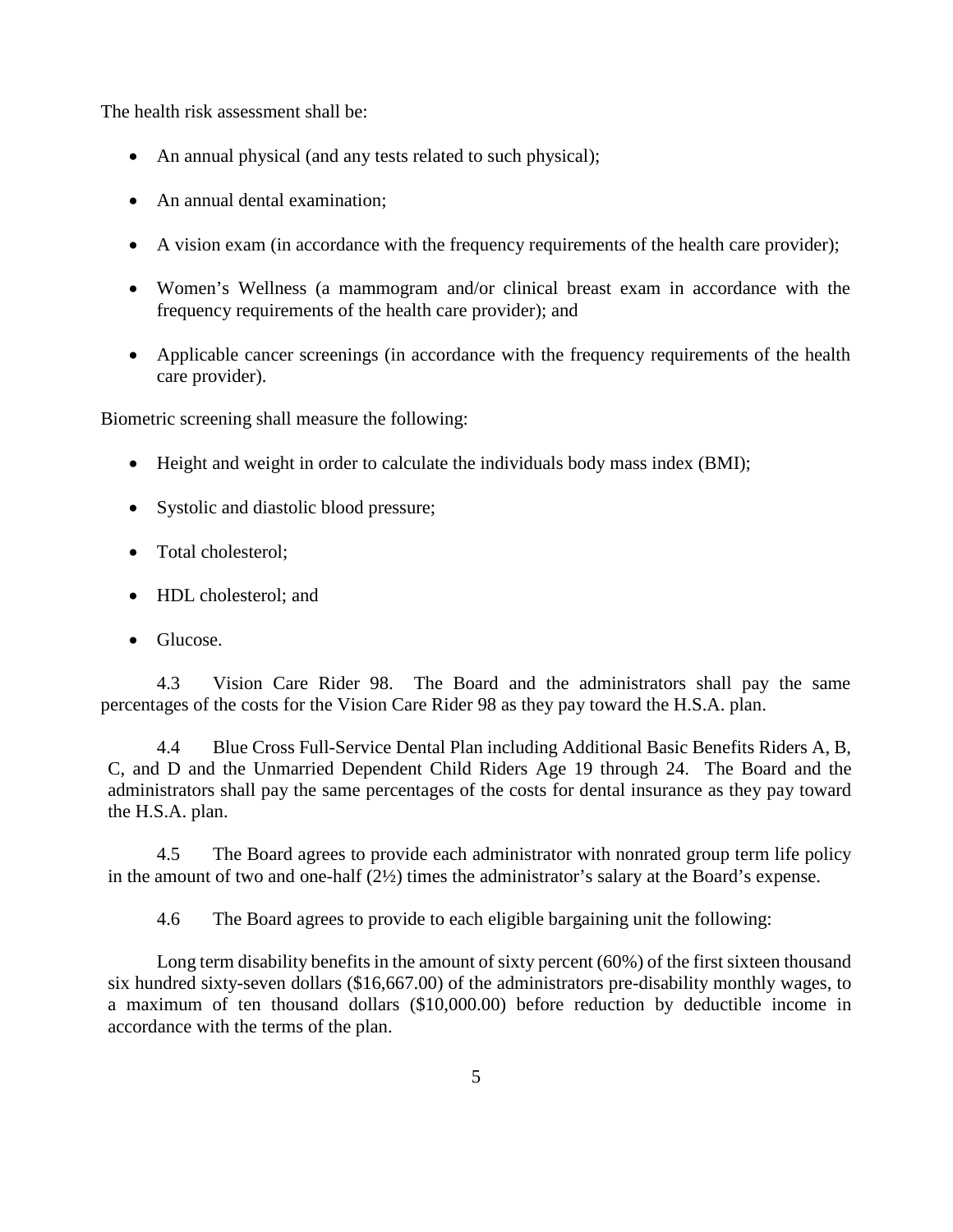4.7 Nonrated accident insurance covering death and dismemberment in the amount of two (2) times the administrator's salary.

4.8 Upon the death of an active bargaining unit member covered by this Agreement prior to July 1, 2017, his/her spouse, and/or eligible dependent children (hereinafter collectively referred to as "surviving dependents"), shall have the option to continue in the group insurance programs as specified above at their expense until such time that the surviving spouse: (a) remarries; (b) is eligible for Medicare; or (c) is eligible for social security disability benefits. Additionally, if there is no surviving spouse, the surviving child (or children) shall have the option to continue in the group insurance programs as specified above at their expense until such time that he/she is: (a) eligible for other employer group health insurance; or (b) is no longer eligible for coverage under applicable law.

An Administrator that is not a member of the bargaining unit prior to July 1, 2017 shall not be eligible for the benefits set forth herein.

4.9 Participation in the insurance benefits set forth in this Article shall be subject to any and all eligibility requirements established by the insurance carrier(s) and/or plan administrator(s).

4.10 For any administrator and/or administrator's spouse who is eligible to participate in health insurance coverage through the Board following the administrator's retirement under the provisions of the Teachers' Retirement statutes, if the retired administrator or spouse becomes eligible for Medicare, the administrator or spouse (as applicable) shall, effective upon the date of such eligibility, be permitted to participate only in the Board's Medicare supplement insurance policy.

4.11 Administrators shall be reimbursed at the IRS allowance rate (cents per mile) for all school-related travel.

4.12 A. The Board shall provide twelve-month administrators with thirty (30) vacation days during each contract year.

In the event that an administrator separates from employment with the Board during any contract year, he/she shall receive a pro-rata number of remaining credited unused vacation days for the period commencing on July  $1<sup>st</sup>$  through his/her date of separation.

B. Twelve-month administrators who are unable to take vacation time during a contract year due to job-related responsibilities may carry over and use a maximum of ten (10) vacation days to the next contract year, with the approval of the Superintendent, provided, however, at no time may an Administrator have more than ten (10) vacation days of banked vacation time in addition to their vacation time credited during the then current contract year. Vacation days carried over in accordance with this subsection shall not be paid out upon separation from employment and shall be used prior to vacation days credited during the then current contract year.

4.13 Every effort will be made by the administration to ensure that during the summer recess each school building has at least one (1) administrator present and available on each business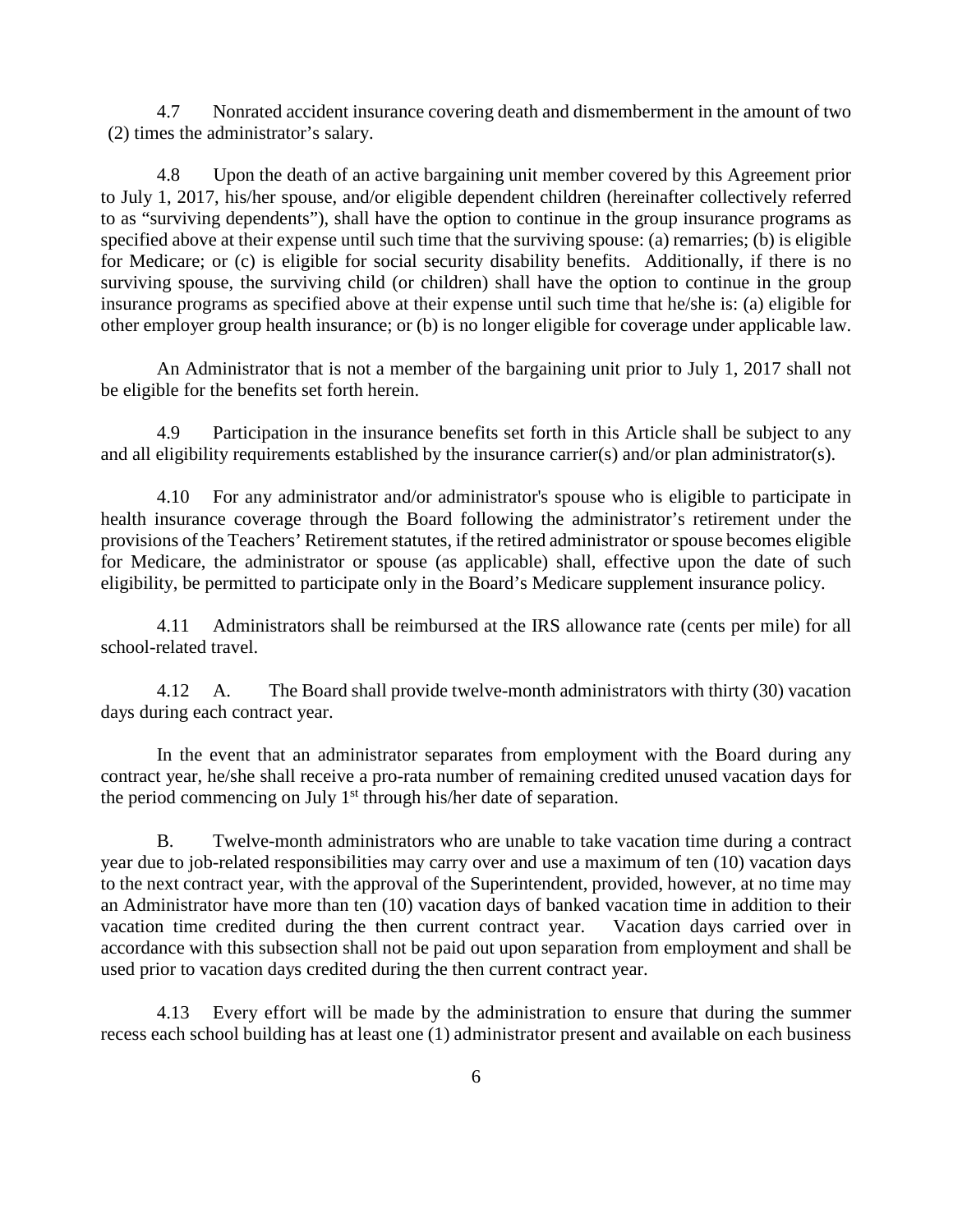day, except either on legal holidays or with advance written approval of the Superintendent or his/her designee.

4.14 All administrators shall receive all Board recognized legal, national, and religious holidays when school is not in session.

## **ARTICLE V - SALARIES**

5.1 The salary schedule of the A.A.G. is set forth in Appendix A, which is attached hereto and made part of this Agreement.

5.2 The Superintendent shall issue to each administrator a salary notification annually by June 30<sup>th</sup>, based on the salaries set forth in Appendix A.

5.3 Each administrator shall be paid every two (2) weeks.

5.4 Nothing in the provisions of this section prohibits the Board from withholding a normal salary schedule increment, an adjusted raise to a new salary schedule, or both, for reasons of less than satisfactory performance, as measured by the District's professional staff evaluation. Procedures shall include provisions for notice and an opportunity for improvement prior to withholding.

5.5 During each year of this Agreement, each administrator shall be eligible for an additional performance stipend to be paid from a fund established by the Board. All performance stipends shall be at the sole discretion of the Board upon the recommendation of the Superintendent. The Board's decision shall not be subject to the grievance/arbitration procedure.

### **ARTICLE VI - SALARY DEDUCTIONS**

6.1 The Board agrees to make deductions for annuities, A.A.G. membership dues and fees, Wepawaug-Flagg Credit Union, etc., and retirement as authorized in writing by the individual administrator from the salaries of individual administrators. Such monies shall be forwarded to the appropriate parties, agencies, or individuals. The A.A.G. agrees to indemnify and hold the Board harmless for any and all claims, demands, suits, or other forms of liability that shall or may arise out of, or by reason of, action taken by the Board for the purposes of complying with the provisions of this article.

6.2 Deductions from payroll checks shall be so apportioned across the school year that net paychecks will be as equal as reasonable business practices permit.

6.3 Dues or service fees, as applicable, shall be deducted in accordance with the provisions of Article XVII (Association Security).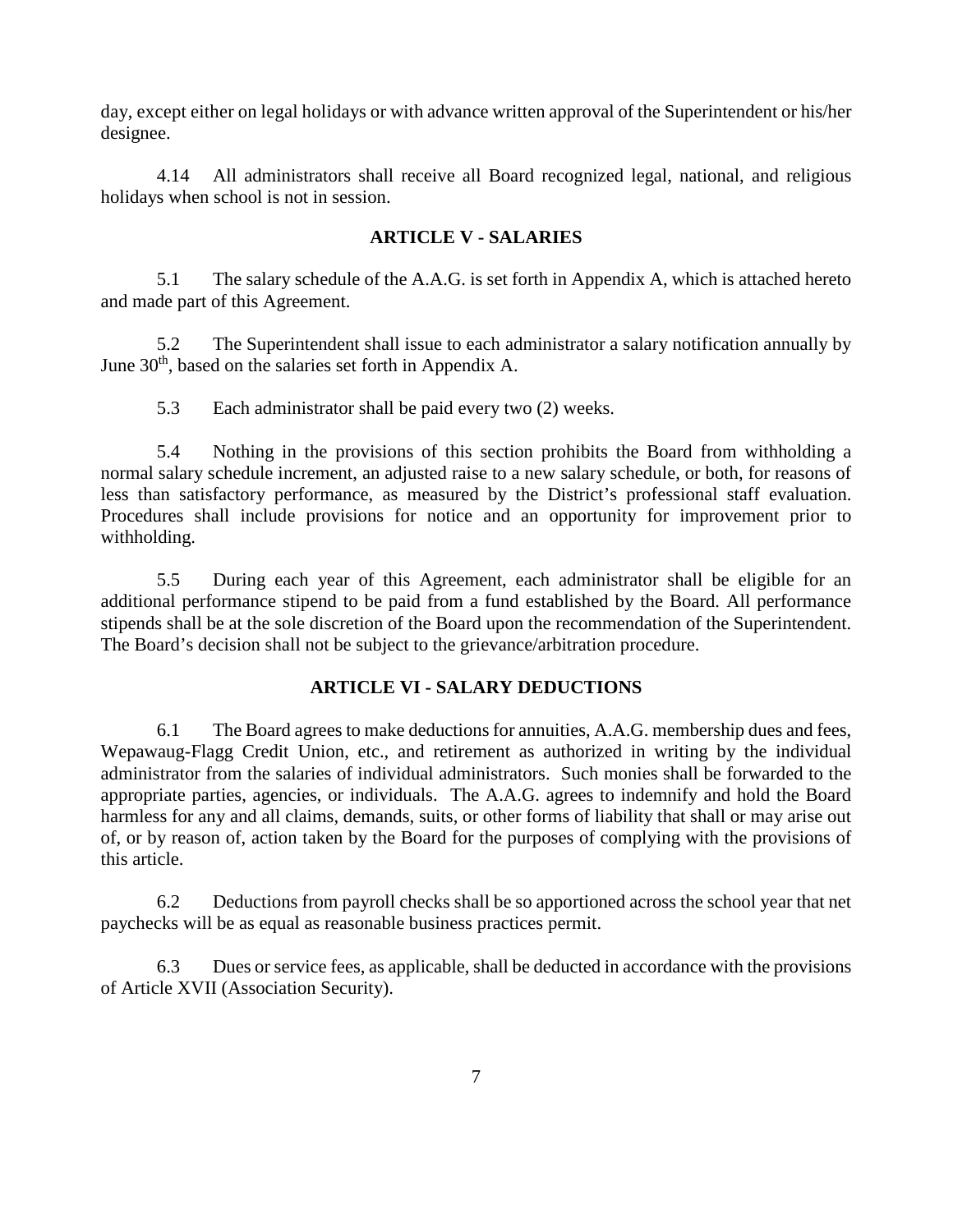6.4 The A.A.G. shall certify in writing to the Board annually by no later than June  $30<sup>th</sup>$  the representative service fee amount for the ensuing year, as well as the membership dues for the ensuing year.

#### **ARTICLE VII - LEAVES**

7.1 Leaves of absence with pay and not chargeable against the administrator's sick leave allowance shall be granted subject to the formal approval of the Superintendent of Schools or his/her designee for the following:

- (a) **Personal or business leave:** five (5) days annually for personal or business requirements which include such considerations as legal requirements, marriage of a member of the immediate family, graduation of a member of immediate family, recognized religious holidays and emergencies which cannot be met on non-duty time. Applications for such leave must be in writing and made as far in advance as practicable. The personal days may not be used before or after a school holiday or school recess without the prior written approval of the Superintendent.
- (b) Death of a family member (parent, child, husband or wife, brother or sister, parent-in-law or grandchild): a maximum of five (5) days (per enumerated family member).
- (c) Death of the employee's grandparent, aunt, uncle, sister-in-law, brother-inlaw, daughter-in-law or son-in-law or a person whose relationship to the administrator warrants such attendance: a maximum of one (1) day (per enumerated family member, except for a person whose relationship to the administrator warrants such attendance. For such individual, a total of one (1) day per contract year, unless additional days are approved at the discretion of the Superintendent. A denial of additional days shall not be subject to the grievance and arbitration procedure).

7.2 **General Leave:** The Superintendent may approve requests for a general leave of absence for a school year or part of a school year if, in his/her judgment, such leave will serve the interests of the District. Salary is discretionary, and insurance benefits will continue, subject to the insurance premium contribution requirements applicable to all administrators. An administrator returning from leave of absence shall be assigned an equivalent position to that which he/she held at the time the leave was granted.

#### **ARTICLE VIII - SICK LEAVES**

8.1 Administrators shall be granted annually seventeen (17) days of sick leave with full pay. There shall be no maximum sick leave accumulation for administrators hired into the bargaining unit prior to July 1, 2005. For administrators hired into the bargaining unit on or after July 1, 2005, the maximum sick leave accumulation shall be equal to the total number of work days in the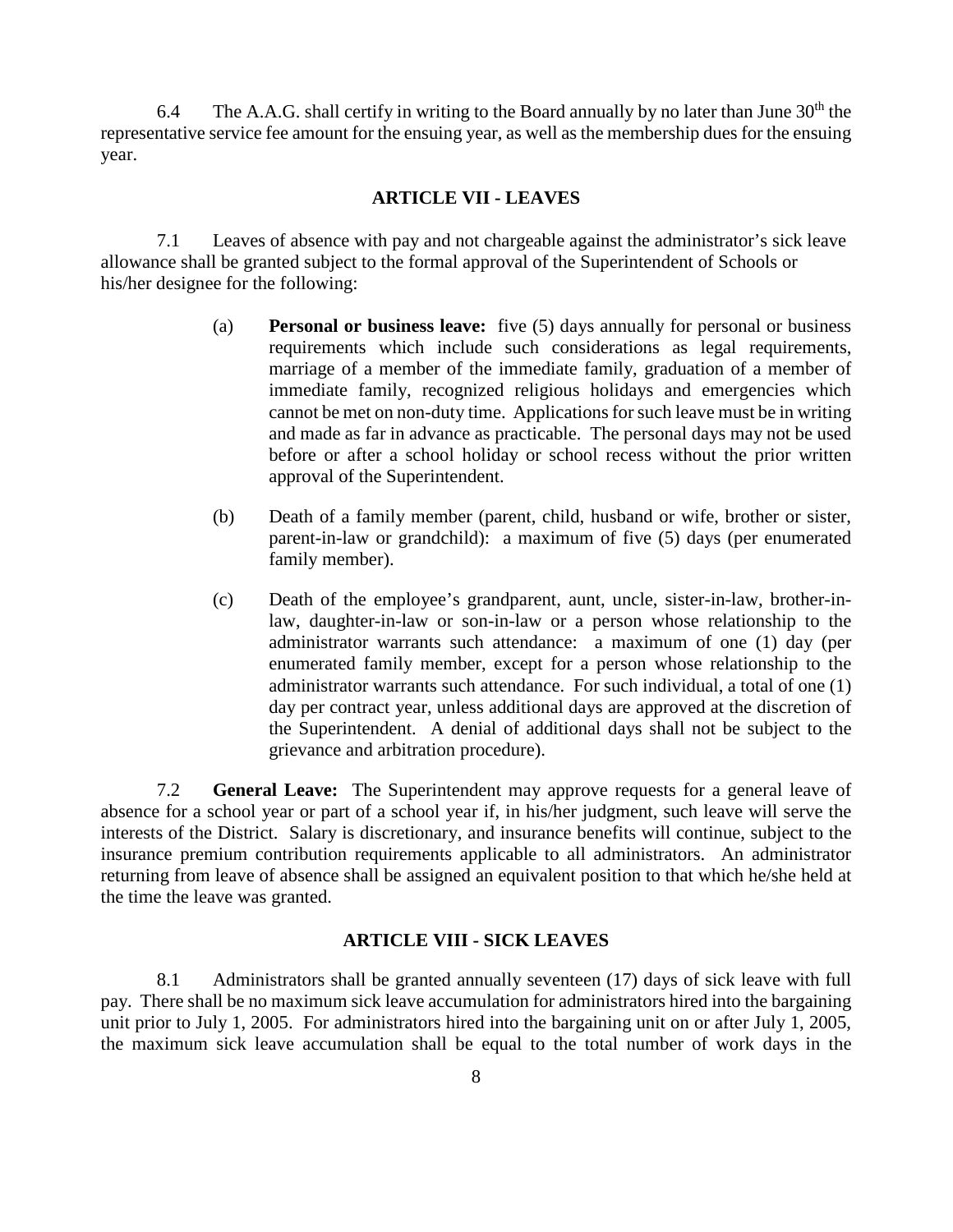administrator's work year. Any administrator promoted from a teaching position in the District shall be credited for unused sick days accumulated during his/her teaching service.

### **ARTICLE IX - SABBATICAL LEAVES**

9.1 Members of the administrative staff who have served in such capacity for six (6) years may, upon recommendation of the Superintendent and approval of the Board of Education, be granted leave of absence for study or travel under the following conditions:

- (a) Preference will be given to applicants for sabbatical leave on the basis of the greatest benefit to the school system.
- (b) Applicants must file with the Superintendent statement of the definite purpose for which such leave of absence is desired and how such work will benefit the District.
- (c) Applicants must file with the Board a written intent to remain in the service of the Board for two (2) years after the expiration of such leave.

In the event an administrator does not fulfill his/her agreement to serve following completion of the school year of the sabbatical period on the professional staff of Amity Regional School District #5 on a full-time active staff basis and for two (2) full years, as such years are defined for his/her position, the following shall apply and serve as part of the written and declared sabbatical leave agreement between the member and Board.

For service as defined above of less than one (1) full year, the grantee shall reimburse the Board a pro-rated sabbatical pay received and a pro-rated monetary value of fringe benefits received during the sabbatical period.

For service, as defined above of more than one (1) year but less than two (2) full years, the grantee shall reimburse the Board one half  $(\frac{1}{2})$  the sabbatical pay received and one half  $(\frac{1}{2})$ the monetary value of all fringe benefits received during the sabbatical period.

Such reimbursement shall be made to the Board in one lump sum within sixty (60) days of such breach of agreement.

The Board may waive the above requirements for reimbursement either in whole or in part.

> (d) Such leave shall not be granted for less than one (1) full semester nor more than one (1) year. An administrator taking leave shall not be eligible for such leave again until six (6) years have expired after his/her return.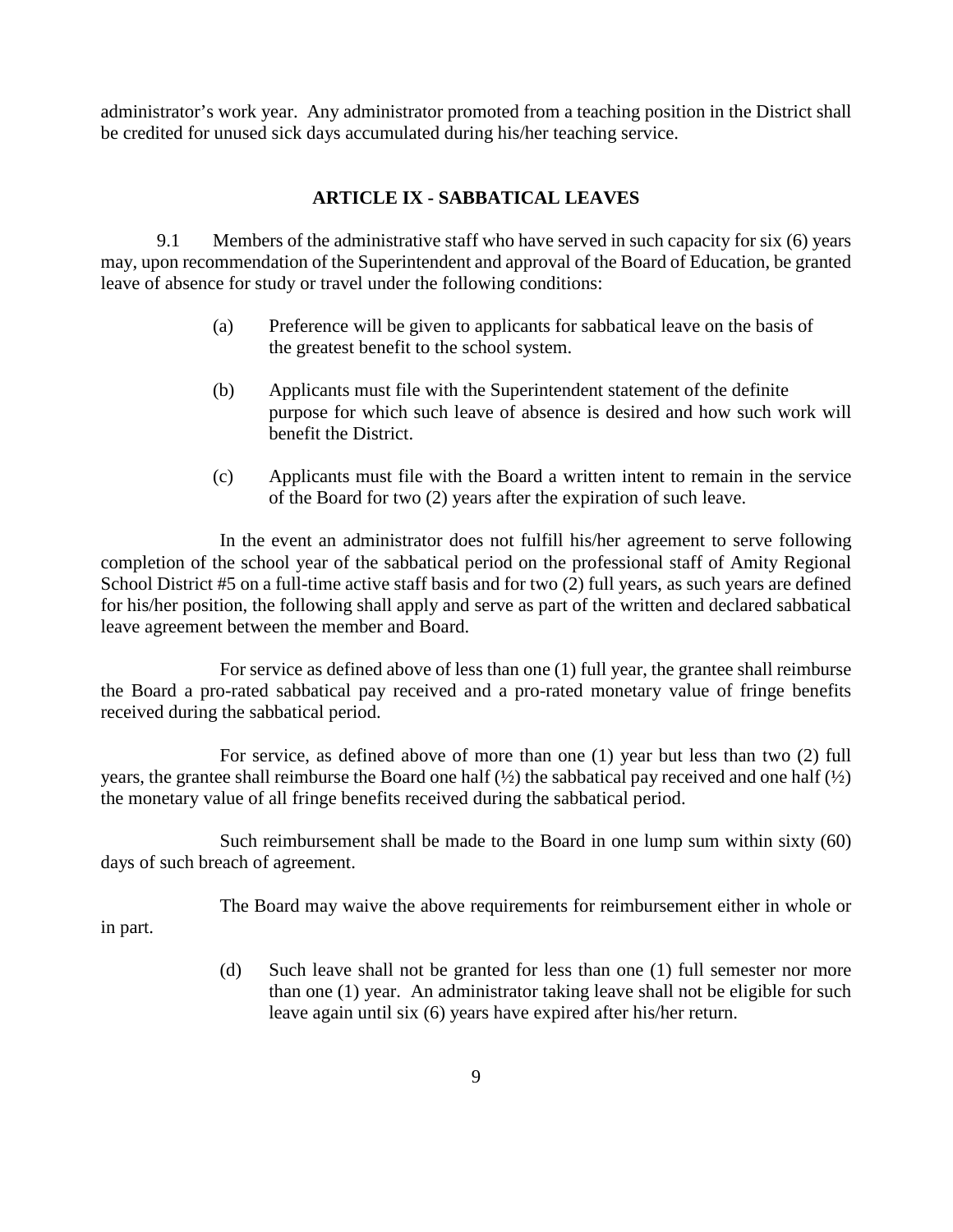- (e) At any time, not more than one (1) administrator regularly employed shall be on a sabbatical leave of absence.
- (f) An administrator on sabbatical leave shall receive eighty percent (80%) of his/her present base salary for the length of the leave. The Board also shall continue his/her benefits as though he/she was actually on duty in his/her regular position.
- (g) Regular annual salary adjustments and benefits shall be given for time of leave, the same as for those administrators remaining in the schools.
- (h) Normally, applications for such leaves of absence for any school year shall be submitted by December  $1<sup>st</sup>$  of the previous year and acted on by the Board no later than March  $1<sup>st</sup>$  of that same school year. The Board may waive these deadlines in the unusual circumstance of an unforeseen opportunity that meets all other sabbatical requirements except for the deadline.
- (i) An administrator who has been granted a sabbatical leave shall return to his/her previous position or to a position equal to one held when the sabbatical leave was granted provided his/her position has not been terminated.
- (j) Sabbatical leave once granted may not be terminated before the date of expiration of the leave, unless mutually agreed upon by the employee and the Superintendent.
- (k) Grants and/or other subsidies obtained by the administrator during the period of leave shall not reduce the above compensation.

### **ARTICLE X - DISABILITY**

10.1 Administrators shall immediately report all cases of assault suffered by them in connection with their employment to their immediate supervisor and shall confirm in writing, as soon as practicable.

10.2 Whenever an administrator is absent from school as a result of personal injury caused by an assault arising out of and in the course of his/her employment covered under Connecticut General Statutes Section 10-236a, the administrator shall receive supplemental payments in addition to workers' compensation so that the total of the two payments are equal to his/her full salary, less applicable state and federal withholdings. No part of this absence shall be charged to the administrator's annual sick leave accounts, vacation or personal days.

10.3 Whenever an administrator is absent from school as a result of personal injury caused by an assault or accident arising out of and in the course of his/her employment not covered under Connecticut General Statutes Section 10-236a, the administrator shall receive supplemental payments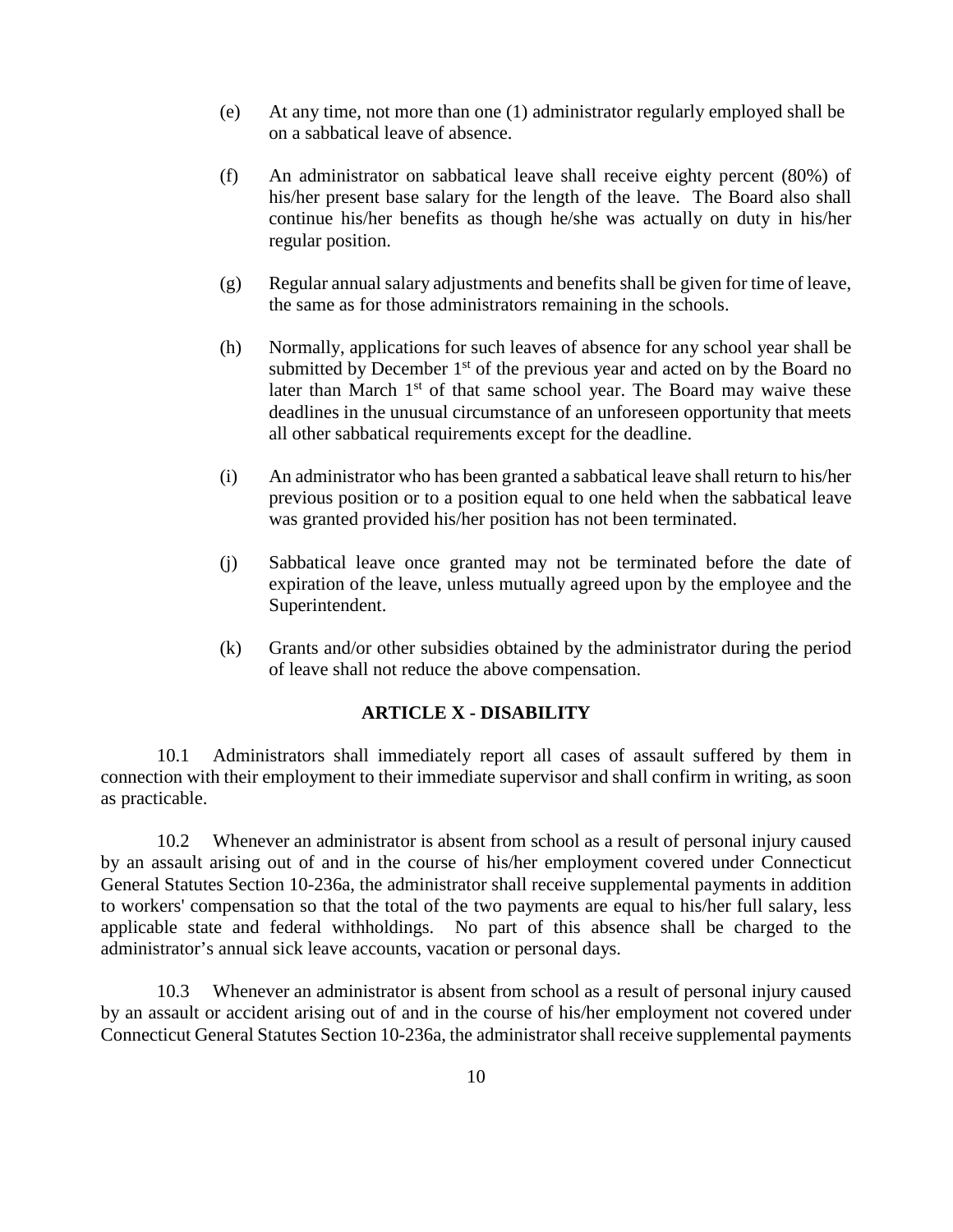in addition to workers' compensation so that the total of the two payments are equal to his/her full salary, less applicable state and federal withholdings. This supplemental payment shall continue for the term of the absence not to exceed six (6) months. Upon the expiration of this six (6) month period, the administrator shall be eligible for the benefits set forth under Article V, Section 5.7 as a supplement to his/her salary.

#### **ARTICLE XI - STAFF REDUCTION**

11.1 All reduction in force decisions will be in accordance with state statutes and the applicable rulings of the State Board of Labor Relations. Decisions between tenured administrators to be affected by a reduction in force will be made based upon an evaluation of performance, certification, and needs of the District. All other things being equal, the Board shall make reduction in force decisions based upon seniority.

11.2 a. An administrator so reduced and no longer employed in the District shall have his/her name placed on a reappointment list and remain on such list for two (2) years, provided such administrator does not refuse a reappointment and provided such administrator applies in writing by registered mail before September 1 of the next school year. Failure to file such application with the Superintendent as provided in this subsection shall automatically remove such administrator's name from the reappointment list. Administrators on the reappointment list who qualify for vacancies shall be given prime consideration.

b. If an administrator is bumped into a position with a salary scale lower than his/her current salary, the Board will maintain the higher salary through the end of such contract year. At the conclusion of this period, if the administrator is not re-established into his/her original position, his/her salary will be at the maximum salary level of the new position. If the new position is a teaching position, he/she shall be paid subject to law and the terms of the teachers' collective bargaining agreement. Any additional compensation made to such administrator while serving in a teaching position is to compensate for his/her loss of administrative status and pay and not additional salary.

#### **ARTICLE XII - TRANSFERS**

12.1 In deciding which administrator shall be transferred involuntarily, the Board will consider: (a) seniority; (b) qualifications; (c) performance criteria; and (d) the needs of the District. No involuntary transfer should be made without prior discussion involving the Superintendent, the administrator(s) concerned and a representative of the A.A.G.

12.2 After notification of a transfer, the administrator involved may request a meeting with the Superintendent and his/her designee. In the event that an administrator objects to the transfer, an appeal may be made in writing to the Board which shall conduct a proper hearing in executive session with the administrator and Superintendent present after which the decision of the Board shall be final.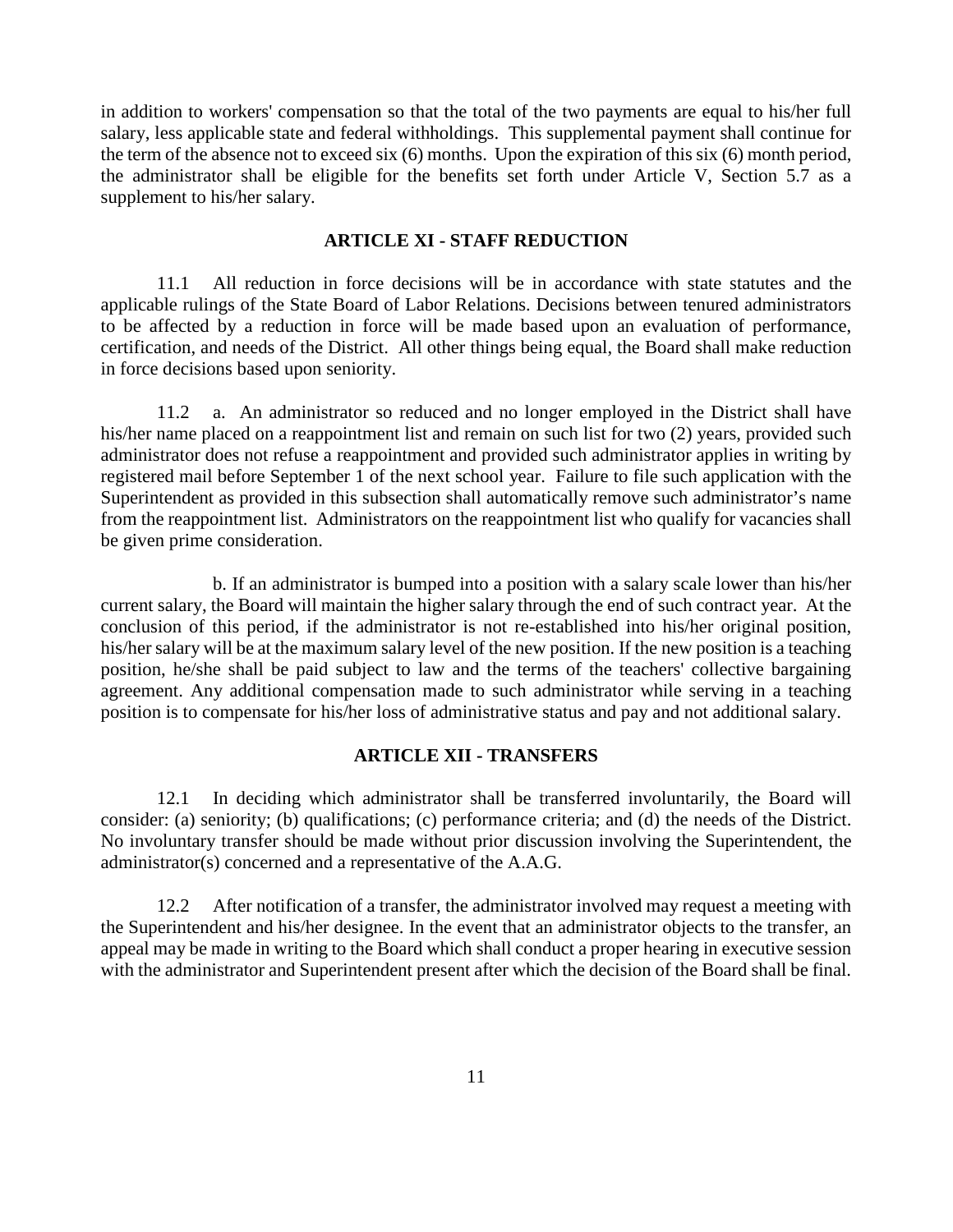12.3 A list of open bargaining unit positions in schools covered by this Agreement shall be made available to any administrator being transferred, and consideration will be given to filling such positions on the basis of qualifications, evaluations, and length of service in the system.

12.4 Administrators who desire to transfer to another building shall file a written statement of such desire with the Superintendent.

12.5 Notice of transfer shall be given to the administrator within seven (7) days of approval of a transfer.

12.6 Remuneration for an administrator assigned on a temporary basis to a higher wage classification in lieu of his/her regular assignment due to an emergency, such as an extended illness, shall be at a salary of not less than his/her current salary or the step one salary in of the newly assigned position, whichever is greater.

## **ARTICLE XIII - JUST CAUSE**

13.1 Notwithstanding the foregoing, no administrator shall receive a written warning, suspension without pay, demotion in rank, or reduction in pay without just cause.

## **ARTICLE XIV - GRIEVANCE PROCEDURE**

14.1 **Purpose:** The purpose of this grievance procedure is to provide a means of resolving disagreements resulting from the administration and/or interpretation of this Agreement, or claims that there has been a failure to follow the established procedures of the school district's evaluation plan. Such disagreements shall be attended to expeditiously and at the lowest possible level of this procedure.

14.2 **Time Limits:** Since it is important that grievances be processed as rapidly as possible, the number of days indicated at each level should be considered as a maximum, and every effort should be made to expedite the process. The time limits specified may, however, be extended by mutual agreement. Disagreements should be attended to expeditiously and at the lowest possible level of this procedure. Failure to initiate communication within specified time limits will result in waiver of the grievance by the grievant(s).

"Days" shall be defined as calendar days.

### 14.3 **Formal Procedure:**

#### 1. **Superintendent:**

- (a) All written grievances shall contain at least the following information:
	- 1. the name of the grievant(s);
	- 2. the date(s) on which the alleged act or condition occurred;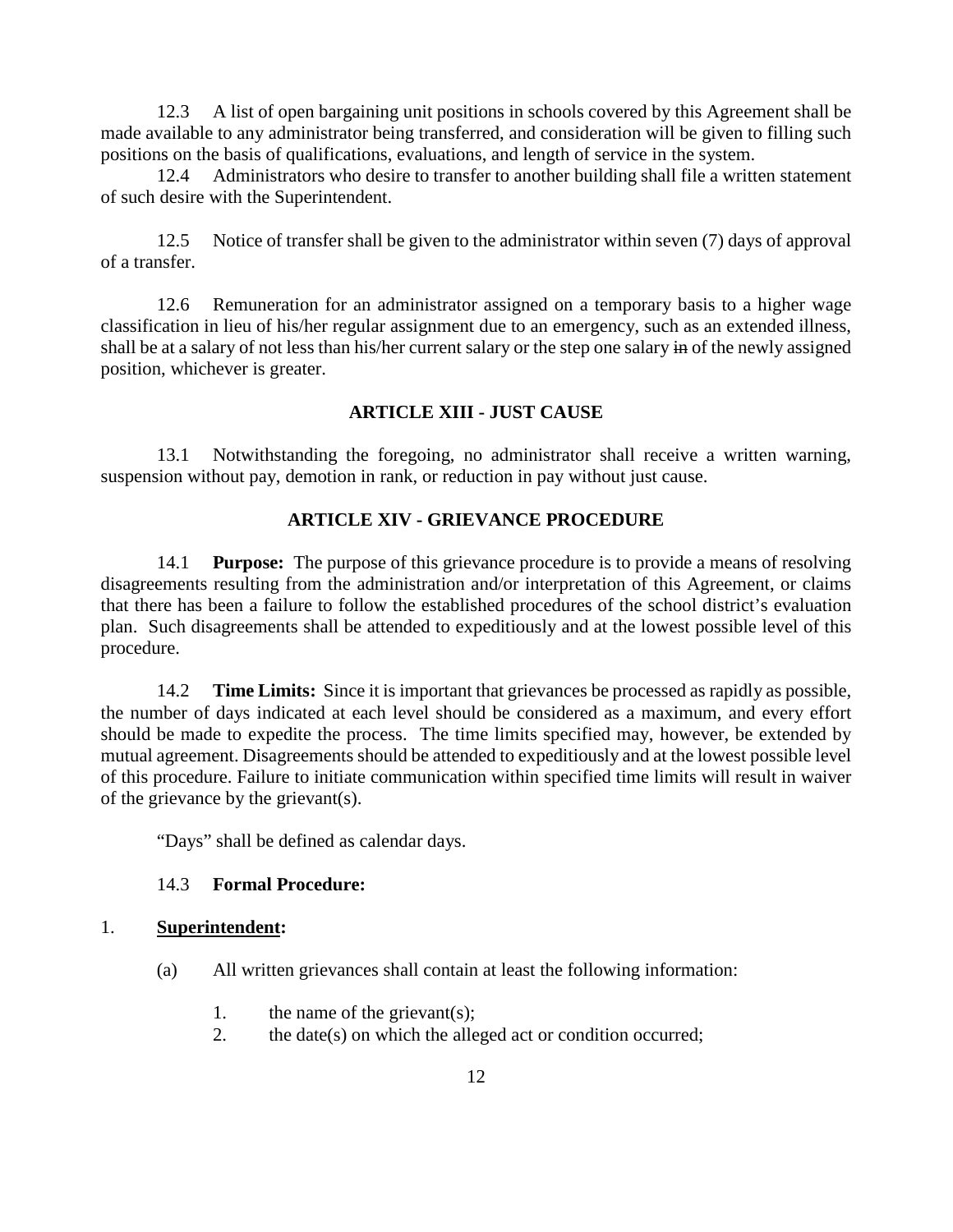- 3. the specific paragraph of this Agreement which is alleged to have been violated, misinterpreted, or misapplied (or the specific procedural provision of the district's evaluation plan alleged to have been violated);
- 4. a specific description of the act or condition in issue; and
- 5. the requested remedy.
- (b) The written grievance must be submitted to the Superintendent and A.A.G. president within twenty (20) days from the time that the grievant knew of the act or condition which caused the disagreement.
- (c) Within ten (10) days of the receipt of the written grievance, the Superintendent shall meet with the administrator and A.A.G. president or his/her designee in an effort to resolve the problem.
- (d) Within ten (10) days of this meeting, the Superintendent shall render a decision to the administrator and A.A.G. president.

## 2. **Board of Education:**

- (a) If the grievance is not satisfactorily resolved at the Superintendent level, or if no decision has been rendered within the specified time, the administrator, through the president of A.A.G. may request a hearing with the Board. Such request shall be made in writing through the Superintendent within ten (10) days of the formal grievance meeting with the Superintendent.
- (b) A committee of the Board shall meet with the administrator and the president of A.A.G. or his/her designee within twenty (20) days of receipt of the written grievance in an effort to resolve the grievance.
- (c) A committee of the Board shall render its decision in writing within ten (10) days of that meeting with copies sent to the grievant, the president of A.A.G., and the Superintendent.

### 3. **Arbitration:**

- (a) If the aggrieved administrator is not satisfied with the disposition of his/her grievance as defined in Level Two, he/she may, within three (3) days, request in writing to the president of the group that his/her grievance be submitted to arbitration.
- (b) The group may, within five (5) days after receipt of such request, submit a grievance as referenced in 14.1 to arbitration by so notifying the Board in writing.
- (c) The chairman of the Board and the president of the group shall within five (5) days after such written notice jointly select a single arbitrator who is an experienced and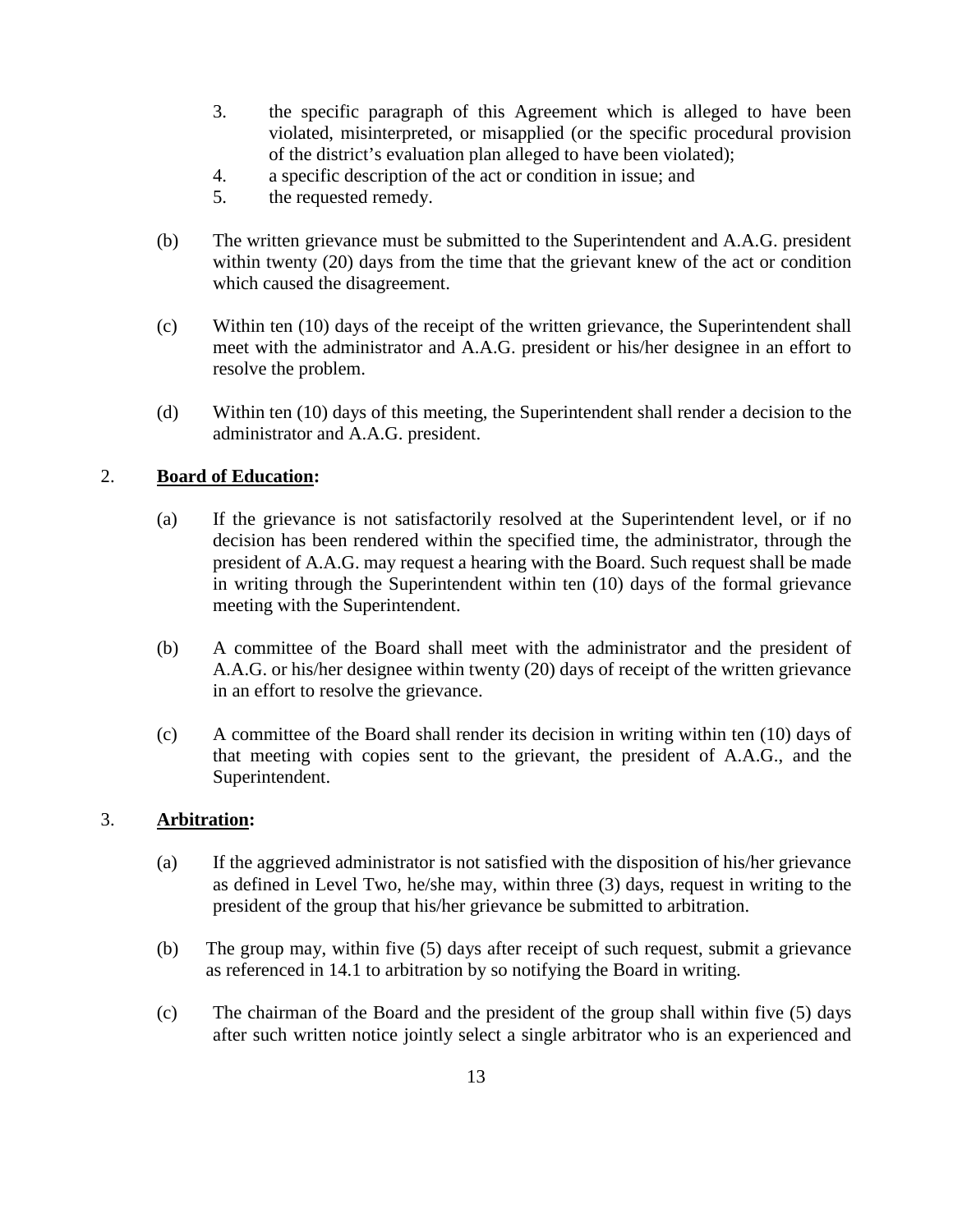impartial person of recognized competence. If the parties are unable to agree upon an arbitrator within (5) days, the American Arbitration Association shall immediately be called upon to select the single arbitrator.

- (d) The arbitrator selected shall review the record of the prior hearings and shall hold such further hearings with the aggrieved administrator and other parties in interest as he/she shall deem requisite. The arbitrator shall be limited to the specific terms of this Agreement and shall have no power to add to or to delete from or modify in any way of the specific terms of this Agreement.
- (e) The arbitrator's decision shall be final and binding on both parties.
- (f) The costs of the services of the arbitrator shall be borne equally by the Board and the group.

14.4 Any party may be represented at all stages of the grievance procedure by a person of his/her own choosing. When an administrator is not represented by the A.A.G., the A.A.G. shall have the right to be present and to state its views at all stages of the grievance procedure.

### **ARTICLE XV - SAVINGS CLAUSE**

15.1 If any provisions or portion of this Agreement is ultimately ruled invalid for any reason by authority of established and competent legal jurisdiction, the balance and remainder of the Agreement shall remain in full force and effect.

15.2 This Agreement may not be modified in whole or in part by the parties except by an instrument in writing duly executed by both parties.

### **ARTICLE XVI - MISCELLANEOUS**

16.1 Each administrator may annually select the following benefit: the Board agrees to pay the annual dues to national organizations to a maximum of five hundred dollars (\$500.00) per year per administrator, subject to the prior approval of the Superintendent.

16.2 On days when school is canceled due to inclement weather or unforeseen circumstances but the district's offices remain open, twelve-month administrators shall have the following options:

- Work the day in their offices in the district;
- Work at home, with written approval of the Superintendent of Schools (via an acceptable means of communication, such as, but not limited to, text message, e-mail), provided the employee has access to electronic communications with the Superintendent and other members of the administrative team; or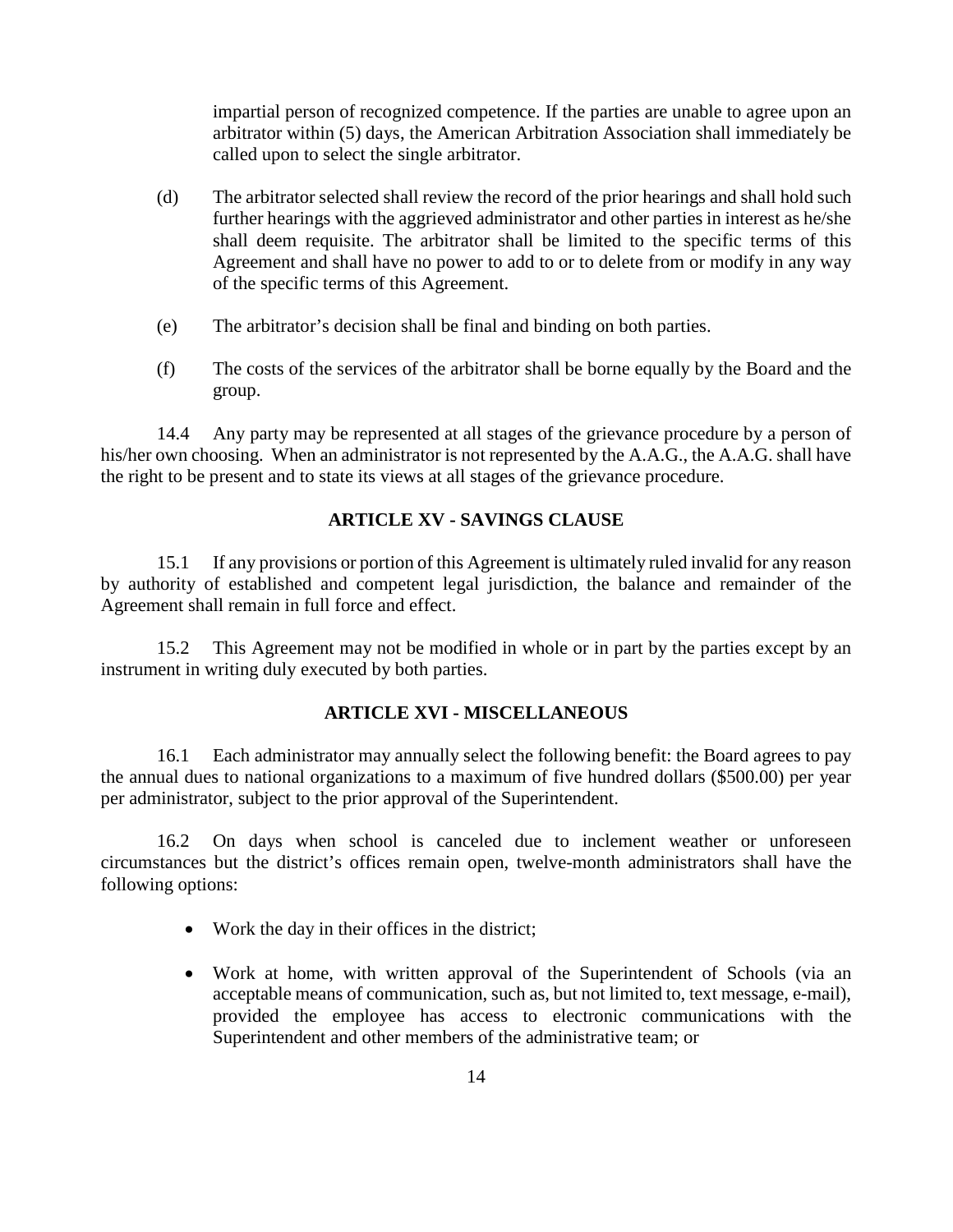• Take a personal day or vacation day.

#### **ARTICLE XVII - ASSOCIATION SECURITY**

17.1 All administrators employed by the Board, as a condition of continued employment, shall join the Association or pay a service fee to the Association. Said service fee shall be set by the Association but shall not exceed the proportional cost attributable to collective bargaining, grievance adjustment and contract administration.

17.2 All administrators who elect to join the Association shall sign and deliver to the Association, if they have not already done so, an authorization for the payroll deduction of membership dues of the Association. Said authorization shall continue in effect from year to year unless each administrator shall notify the Board and the Association in writing in the month of August of any year that she/he no longer authorizes deduction of membership dues of the Association. If said notice is timely delivered, it shall mean that the coming school year said administrators shall pay the service fee as described in Section 20.1 via payroll deduction.

17.3 For those administrators who have not delivered an authorization card by October 1<sup>st</sup> of the first year of this contract, the Board agrees to deduct the annual service fee, as set by the Association, from their salaries via payroll deduction. The amount of said service fee shall be certified by the Association to the Board prior to the opening of school each year.

17.4 Those administrators commencing employment after the start of the school year, shall within thirty (30) days of such commencement, sign and deliver to the Board an authorization card as described in Section 19.2, or be subject to Section 19.3 after such thirty (30) days. The amount of dues or service fee under this section shall be a prorated amount equal to the percentage of the remaining school year.

17.5 Upon a request from the Association, no later than the first paycheck in October of each year, the Board shall provide the Association with a list of all certified employees. The Board shall notify the Association monthly of any changes in said list.

17.6 The Association agrees to defend, indemnify and hold the Board harmless against any or all claims, demands, suits, or other forms of liability (including attorneys' fees incurred by the Board in defending against any such claims) that shall, or may, arise out of or by reason of action taken by the Board for the purpose of complying with the provisions of this Article.

#### **ARTICLE XVIII - DURATION**

18.1 This Agreement substitutes the entire Agreement between the Board and the A.A.G. and settles all demands and issues with respect to all matters subject to professional negotiations.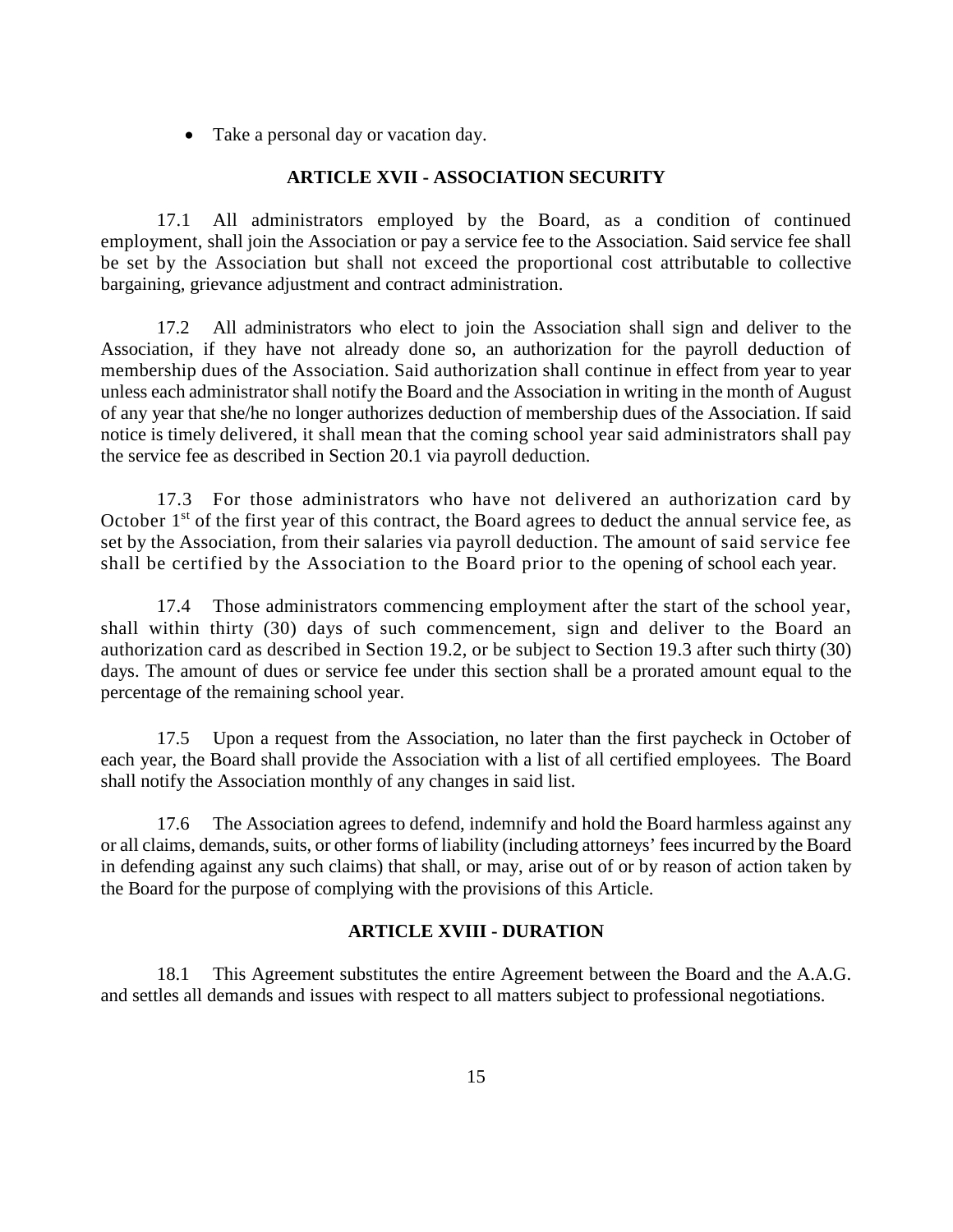18.2 The provisions of this Agreement shall become effective on July 1, 2017 and remain in full force and effective until June 30, 2020.

If, as of January 1, 2020, the total cost of a group health plan or plans offered under this Agreement meets the thresholds that would trigger an excise tax under the Internal Revenue Code Section 4980I, the parties agree that the premium share contribution set forth herein shall apply to such excise tax.

IN WITNESS WHEREOF, the parties hereunto have caused these present to be executed by their proper officers, hereunto duly authorized and their seals affixed hereto, as of the date and year indicated.

#### AMITY REGIONAL BOARD OF EDUCATION

Date:

**Chairperson** 

**AMITY ADMINISTRATORS' GROUP** 

Date:  $2/\sqrt{7}$ 

President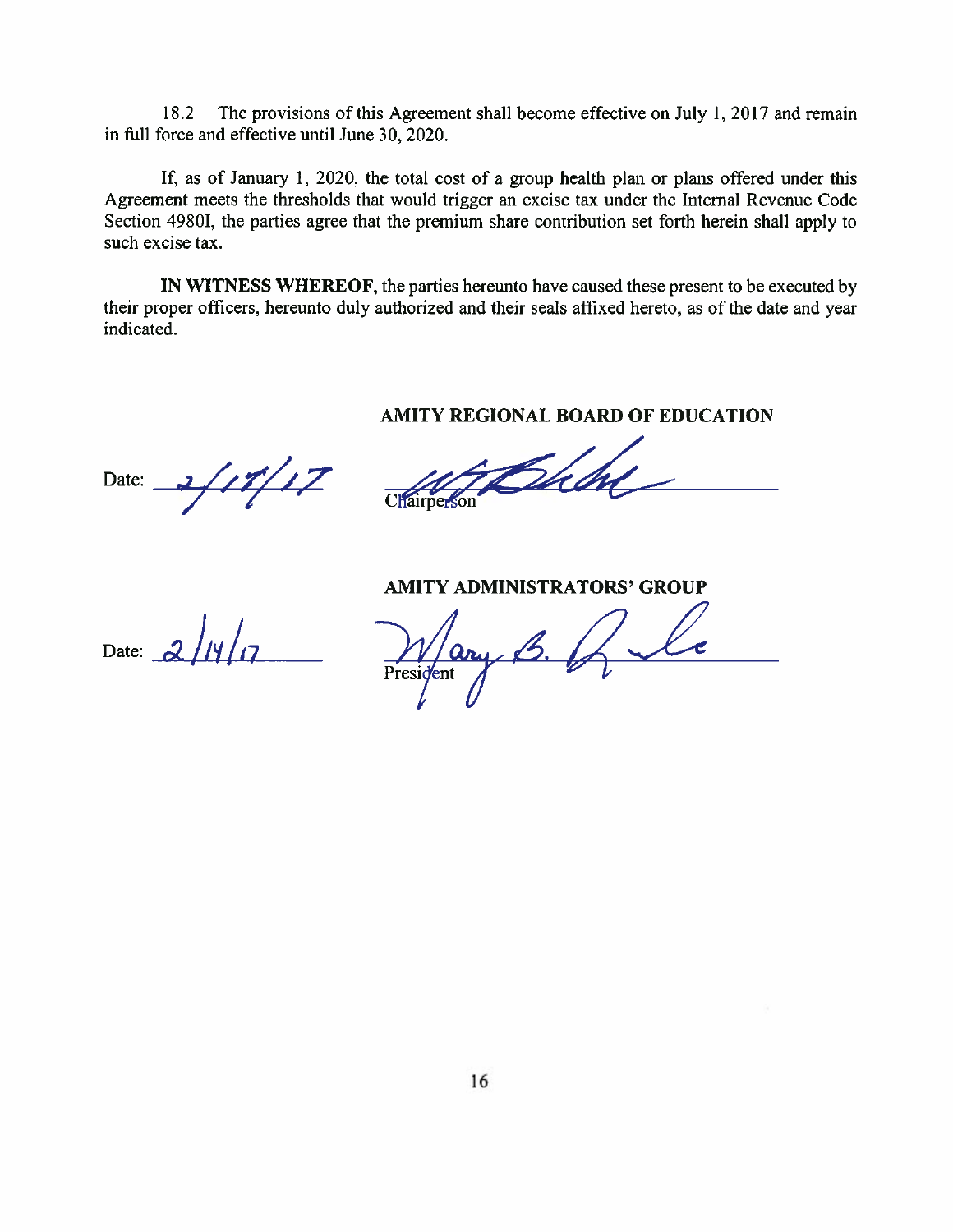|                                            | <b>Appendix A</b><br>2017-18 Salary Schedule |         |
|--------------------------------------------|----------------------------------------------|---------|
|                                            |                                              | 2       |
| <b>High School Principal</b>               | 157,613                                      | 163,052 |
| Middle School Principal                    | 148,681                                      | 153,851 |
| Director of Pupil Personnel Services       | 147,924                                      | 153,032 |
| Director, Curriculum & Staff Dev.          | 144,858                                      | 149,852 |
| <b>High School Associate Principal</b>     | 142,789                                      | 147,713 |
| Middle School Assistant Principal          | 125,382                                      | 129,729 |
| Coordinator of Pupil Services              | 125,382                                      | 129,729 |
| Director of Counseling                     | 125,382                                      | 129,729 |
| <b>Athletic Director</b>                   | 123,906                                      | 128,182 |
| High School Assistant Principal (200 Days) | 118,874                                      | 120,510 |

## **2018-19 Salary Schedule**

| 169,191 |
|---------|
| 158,242 |
| 157,713 |
| 154,930 |
| 150,494 |
| 132,171 |
| 132,171 |
| 132,171 |
| 130,595 |
| 122,778 |
|         |

## **2019-20 Salary Schedule**

| <b>High School Principal</b>               | 175,471 |
|--------------------------------------------|---------|
| Director of Pupil Personnel Services       | 164,622 |
| Middle School Principal                    | 161,006 |
| Director, Curriculum & Staff Dev.          | 161,006 |
| <b>High School Associate Principal</b>     | 153,287 |
| Middle School Assistant Principal          | 134,624 |
| Coordinator of Pupil Services              | 134,624 |
| Director of Counseling                     | 134,624 |
| <b>Athletic Director</b>                   | 134,624 |
| High School Assistant Principal (200 Days) | 125,057 |
|                                            |         |